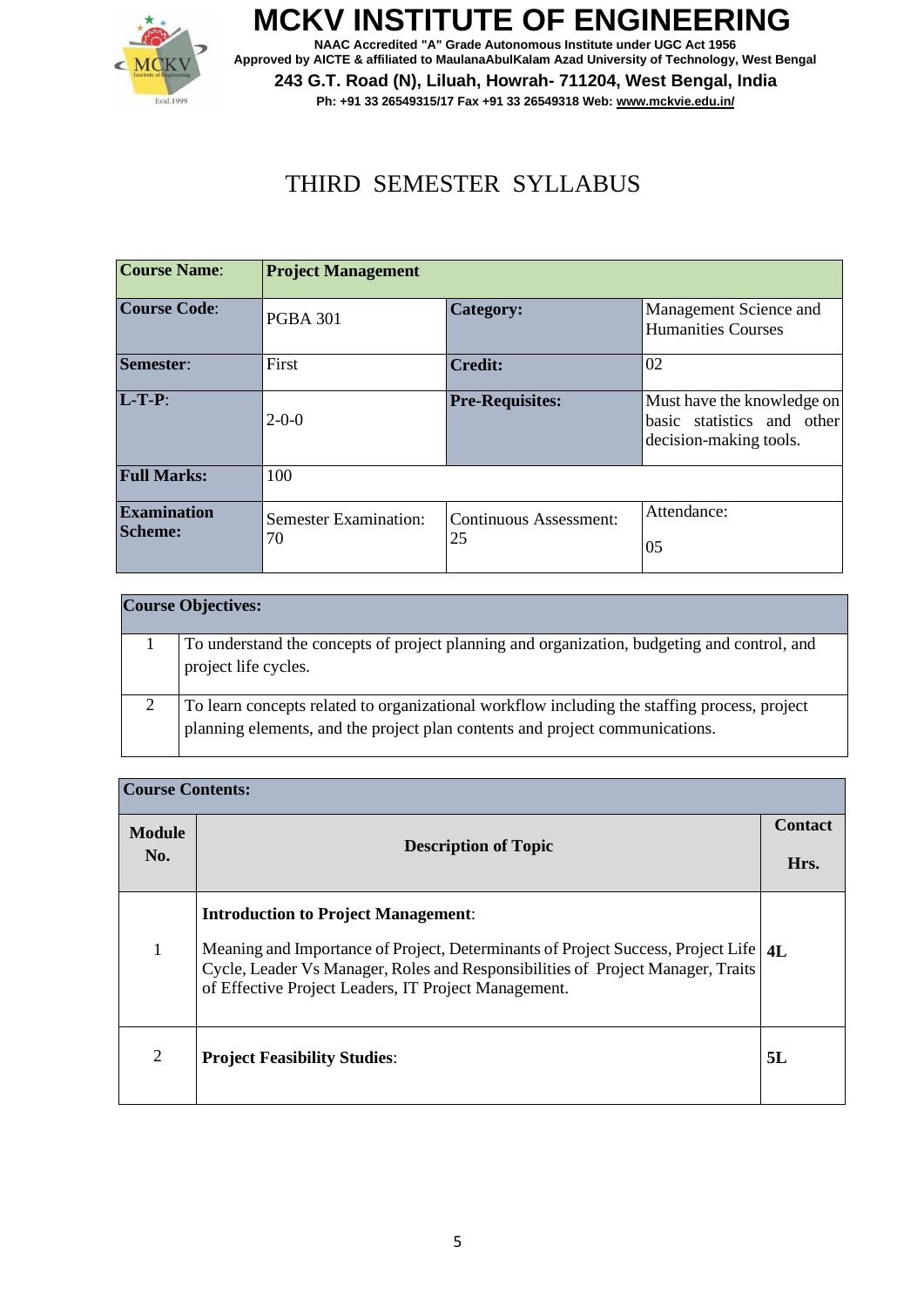

**NAAC Accredited "A" Grade Autonomous Institute under UGC Act 1956 Approved by AICTE & affiliated to MaulanaAbulKalam Azad University of Technology, West Bengal**

|                                                                                                                                                                                                                                                                        | 2L  |
|------------------------------------------------------------------------------------------------------------------------------------------------------------------------------------------------------------------------------------------------------------------------|-----|
| 5<br><b>Project Management: Case Studies</b>                                                                                                                                                                                                                           |     |
| <b>Issues in Project Management:</b><br>$\overline{4}$<br>Project Audit, Project Monitoring and MIS, Real Time Planning, Intangibles,                                                                                                                                  | 3L  |
| <b>Investment Feasibility Test:</b><br>3<br>Estimation of Investment and ROI, Sensitivity and Breakeven Analysis,<br>Economic Decision Trees, various types of Budget, Cost of Capital, Capital<br>Budgeting. Project Management techniques like SDLC, Agile Scrum     | 10L |
| FII. +31 33 20343313/17 FAX +31 33 20343310 WED. WWW.IIICNVIE.EQU.III/<br>Project Identification, Market and Demand Analysis, Project Evaluation and<br>Selection, Financial Sources, Technical Analysis, Project Cost Estimate,<br>Project Asset- issues and problems |     |

|   | <b>Course Outcomes:</b>                                                                                                                                                                                                            |  |
|---|------------------------------------------------------------------------------------------------------------------------------------------------------------------------------------------------------------------------------------|--|
|   | After completion of the course, students will be able to:                                                                                                                                                                          |  |
|   | Make a framework for analyzing a project and apply their knowledge systematically to value a<br>business                                                                                                                           |  |
| 2 | Applying the principles and practices while maintaining high standards of practice, making<br>ethical judgments and decisions in a respectful, and sustaining professional standing through a<br>commitment to life-long learning. |  |
| 3 | Implements the generally recognized framework and good practices of project management,<br>organizational influences; operations; strategic planning; programs; project life cycles; and<br>project management cycles              |  |

|   | <b>Learning Resources:</b>                                                |  |
|---|---------------------------------------------------------------------------|--|
|   | Project Management - David I Cleland - Mcgraw Hill International Edition. |  |
| 2 | Project Management - Gopalakrishnan - Mcmillan India Ltd                  |  |
|   | Project Management $-K$ Nagarajan                                         |  |
|   | Project Management- Erik Larson and Clifford Gray- SEI                    |  |
|   | Project Management-Prasanna Chandra                                       |  |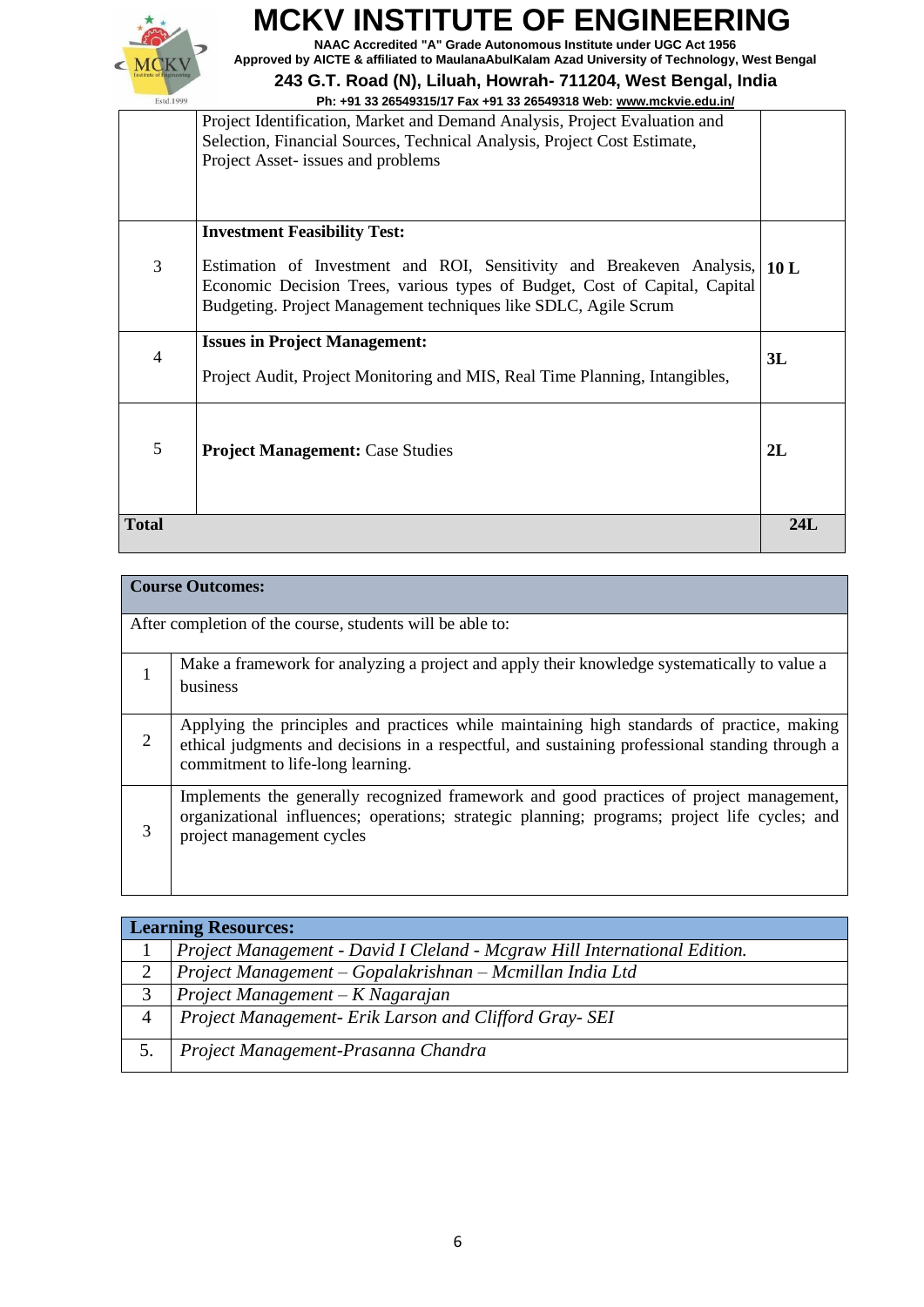

**NAAC Accredited "A" Grade Autonomous Institute under UGC Act 1956 Approved by AICTE & affiliated to MaulanaAbulKalam Azad University of Technology, West Bengal**

| <b>Course Name:</b>                  | <b>Strategic Management</b>        |                              |                                                                                   |
|--------------------------------------|------------------------------------|------------------------------|-----------------------------------------------------------------------------------|
| <b>Course Code:</b>                  | PGBA302                            | Category:                    | Management Science and<br><b>Humanities Courses</b>                               |
| Semester:                            | First                              | <b>Credit:</b>               | 3                                                                                 |
| $L-T-P$ :                            | $3-0-0$                            | <b>Pre-Requisites:</b>       | To know the existence of<br>management as a tool for<br>making strategic decision |
| <b>Full Marks:</b>                   | 100                                |                              |                                                                                   |
| <b>Examination</b><br><b>Scheme:</b> | <b>Semester Examination:</b><br>70 | Continuous<br>Assessment: 25 | Attendance: 05                                                                    |

|                | <b>Course Objectives:</b>                                                                                                     |
|----------------|-------------------------------------------------------------------------------------------------------------------------------|
|                | To introduce the concepts of strategic management and understand its nature in competitive and<br>institutional landscape     |
| $\overline{2}$ | To understand Strategy formulation process and frameworks, tools and techniques of strategic<br>analysis and its application. |
| 3              | To know Key business issues/challenges/problems of business in light of dynamic business<br>environment.                      |
|                | Identification, appreciation and interpretation of the critical challenges and opportunities before<br>an organization.       |

| <b>Course Contents:</b> |                                                                                                                                                                                         |                        |
|-------------------------|-----------------------------------------------------------------------------------------------------------------------------------------------------------------------------------------|------------------------|
| <b>Module</b><br>No.    | <b>Description of Topic</b>                                                                                                                                                             | <b>Contact</b><br>Hrs. |
| 1                       | Introduction to competition, Strategy & Strategist and Process of Strategy                                                                                                              | 7I.                    |
| $\mathbf{2}$            | Market, Environment & Competitive analysis, External Analysis, Internal<br>Analysis, Solution Analysis, Competitive Advantage Porter's Forces, BCG<br>Matrix, GE Matrix, Ansoff Matrix, | 4L                     |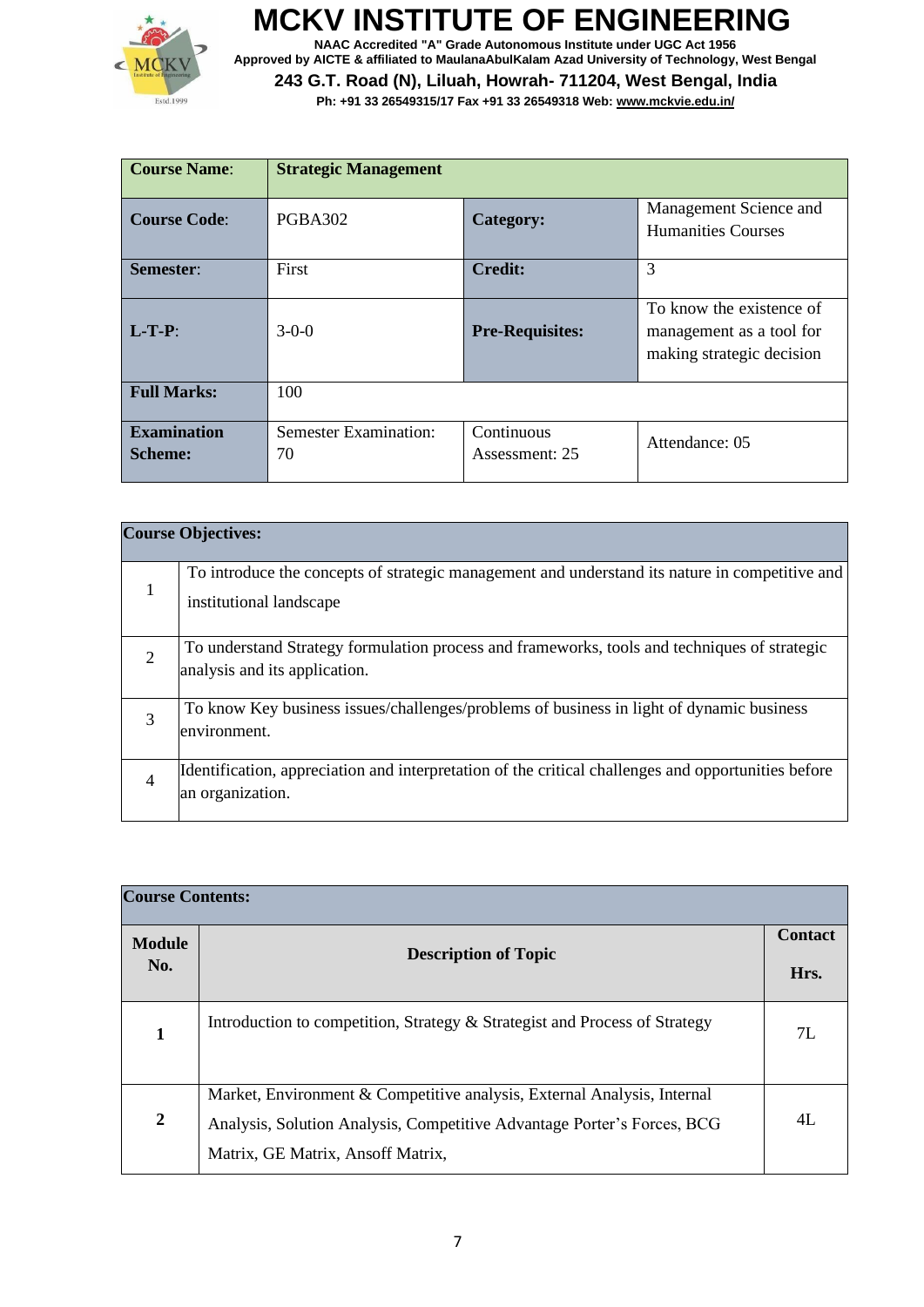

**NAAC Accredited "A" Grade Autonomous Institute under UGC Act 1956 Approved by AICTE & affiliated to MaulanaAbulKalam Azad University of Technology, West Bengal**

| $\mathbf{3}$ | Strategic Position and Dynamics: Competitive Advantage and Value Creation:<br>Conceptual Foundations, Generic strategies, sustaining competitive advantage,<br>business model & value chain | 6L         |
|--------------|---------------------------------------------------------------------------------------------------------------------------------------------------------------------------------------------|------------|
| 4            | Firm Boundaries/Scope of the firm (Corporate strategy), Boydian Thinking &<br>OODA Loop, Evaluation of Strategic Alternatives, Case Study                                                   | 5L         |
| 5            | Industry specific strategy- Managing company & Govt. Organization,<br>Managing Change, Risk & Uncertainty, Innovative & Disruptive<br>Technology, Disruptive Innovation                     | 4L         |
| 6            | Strategy execution and leading change, Case Study                                                                                                                                           | 4L         |
| 7.           | Corporate governance, Corporate Strategy & IT Analytics, New thinking in<br>Strategic Management, Digital Strategy, Implementation                                                          | 6L         |
| <b>Total</b> |                                                                                                                                                                                             | <b>36L</b> |

|                | <b>Course Outcomes:</b>                                                                       |  |
|----------------|-----------------------------------------------------------------------------------------------|--|
|                | After completion of the course, students will be able to:                                     |  |
| $\mathbf{1}$   | Develop their capacity to think and execute strategically                                     |  |
| 2              | Demonstrate capability of making their own decisions in dynamic business landscape.           |  |
| 3              | Demonstrate effective application of concepts, tools & techniques to practical situations for |  |
|                | diagnosing and solving organizational problems.                                               |  |
| $\overline{4}$ | Developing and executing strategies and will appreciate its integrative and interdisciplinary |  |
|                | nature.                                                                                       |  |
|                |                                                                                               |  |
| 5.             | Demonstrate a clear understanding of the concepts, tools & techniques used, theories,         |  |
|                | background work, concept & research.                                                          |  |

|   | <b>Learning Resources:</b>                                                                                                           |
|---|--------------------------------------------------------------------------------------------------------------------------------------|
|   | Grant, M.A. (2010), Contemporary strategic analysis, John Wiley & Sons, Edition 8th (SIE)                                            |
| 2 | Besanko, David, David Dranove, Mark Shanley and Scott Schaefer. 2009. Economics of<br>strategy, 5th ed. John Wiley & Sons: New York. |
| 3 | Concepts in Strategic Management & Business Policy by Thomas L. Wheelen & J. David<br>Hunger, Pearson                                |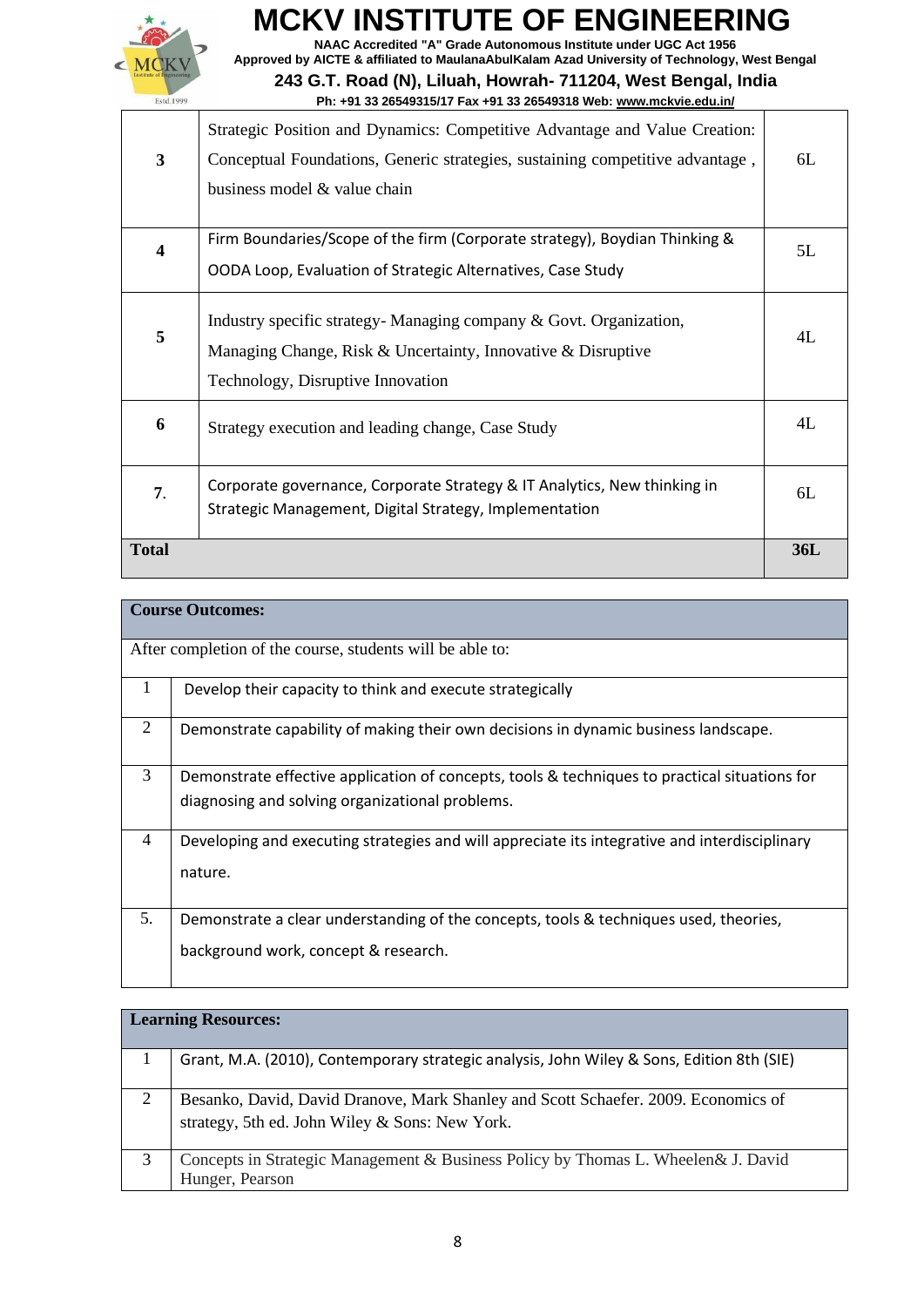

**NAAC Accredited "A" Grade Autonomous Institute under UGC Act 1956 Approved by AICTE & affiliated to MaulanaAbulKalam Azad University of Technology, West Bengal**

#### **243 G.T. Road (N), Liluah, Howrah- 711204, West Bengal, India Ph: +91 33 26549315/17 Fax +91 33 26549318 Web[: www.mckvie.edu.in/](http://www.mckvie.edu.in/)**

|                | <b>FII. +31 33 ZUJ43313111 FAX +31 33 ZUJ43310 WED. WWW.IIIUNVIE.EQU.IIII</b>                                                    |
|----------------|----------------------------------------------------------------------------------------------------------------------------------|
| $\overline{4}$ | The Strategy Process by Mint burg, Quinn, and Ghosal, Publishing House: Prentice Hall                                            |
| 5              | Strategy and the business Landscape by Pankaj Ghemawat; Create Space Independent<br>Publishing Platform, Pearson, Fourth Edition |
| 6.             | The Innovator's Dilemma by Clayton Christensen – Harvard Business Review Press                                                   |
| 7.             | Blue Ocean Strategy by W. Chan Kim and Renee Mauborgnee, ISBN<br>:1625274491,Allbooksworld                                       |

| <b>Course Name:</b>                  | <b>IOT and Cloud Computing</b>        |                              |                                             |
|--------------------------------------|---------------------------------------|------------------------------|---------------------------------------------|
| <b>Course Code:</b>                  | <b>PGBA303</b>                        | <b>Category:</b>             | Management Science and<br><b>Humanities</b> |
| Semester:                            | Third                                 | <b>Credit:</b>               | $\overline{2}$                              |
| $L-T-P$ :                            | <b>Pre-Requisites:</b><br>$2 - 0 - 0$ |                              | Basic computer knowledge                    |
| <b>Full Marks:</b>                   | 100                                   |                              |                                             |
| <b>Examination</b><br><b>Scheme:</b> | 70                                    | Continuous<br>Assessment: 25 | Attendance: 5                               |

#### **Course Objectives:**

This module provides an overview of the Internet of Things (IoT) and Cloud Computing concepts, infrastructures and capabilities. This will help students gain the necessary knowledge on IoT systems and use cloud services for processing and storage of the data produced by the IoT devices in different business requirements. Emphasis will be placed on the architecture and design of IoT systems,the different technologies(wireless/mobile/sensor) governing system implementation and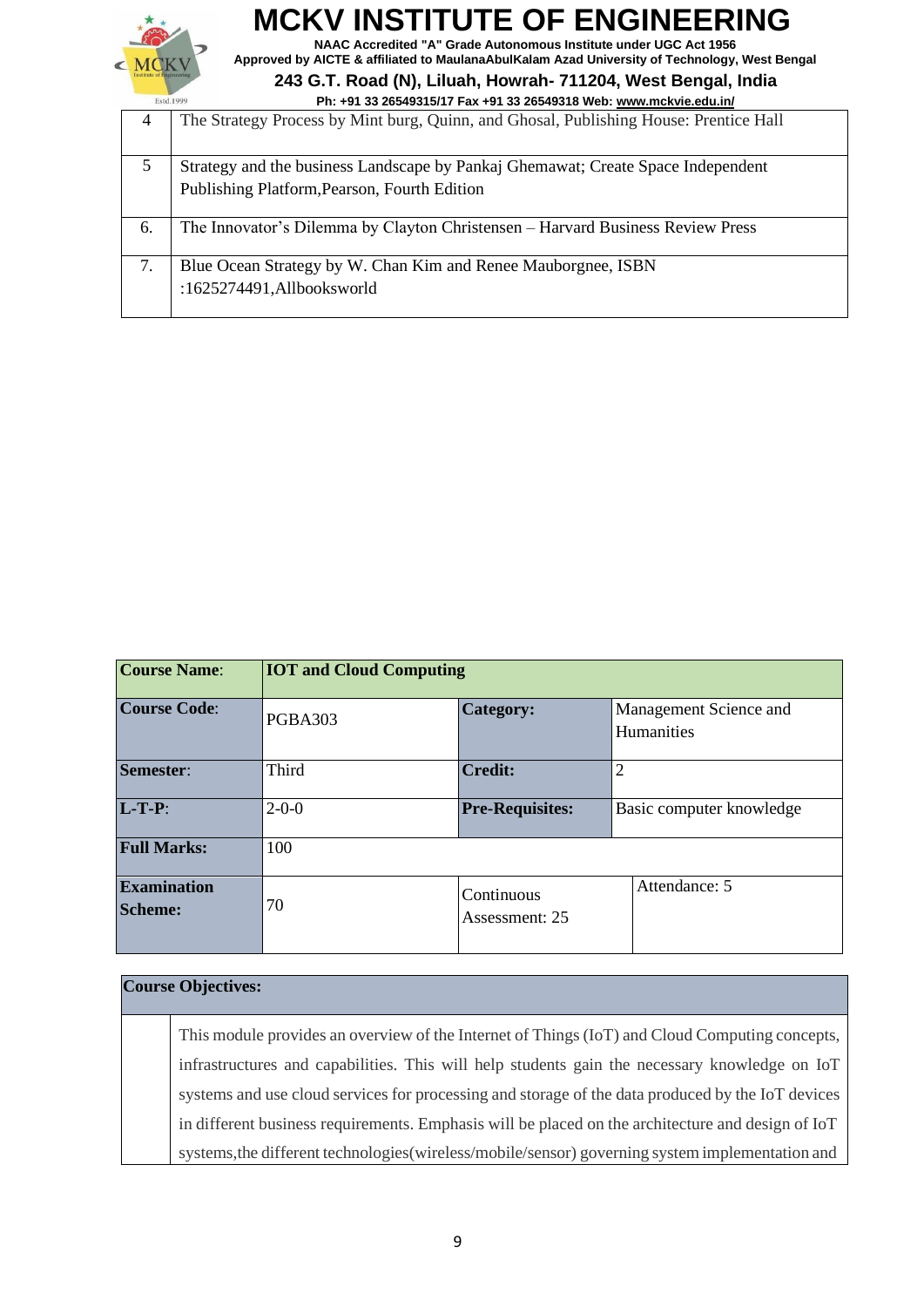

**NAAC Accredited "A" Grade Autonomous Institute under UGC Act 1956 Approved by AICTE & affiliated to MaulanaAbulKalam Azad University of Technology, West Bengal 243 G.T. Road (N), Liluah, Howrah- 711204, West Bengal, India**

#### **Ph: +91 33 26549315/17 Fax +91 33 26549318 Web[: www.mckvie.edu.in/](http://www.mckvie.edu.in/)**

the migration of the data to the Cloud for processing. This module aims to develop knowledge and critical understanding of the underlying principles of Cloud Computing and IoT systems, and the commercial and business implications of technical advances in this area. Students will gain insights of Cloud-based IoT systems and exposure to appropriate hardware and software platforms that address different business requirements.

| <b>Course Contents:</b> |                                                                                                                                                                                                                   |                        |
|-------------------------|-------------------------------------------------------------------------------------------------------------------------------------------------------------------------------------------------------------------|------------------------|
| <b>Module</b><br>No.    | <b>Description of Topic</b>                                                                                                                                                                                       | <b>Contact</b><br>Hrs. |
| $\mathbf{1}$            | <b>Introduction to IoT &amp; Cloud:</b> Topic 1: Trends of Computing Topic 2:<br>Introduction to IoT Topic 3: Basics of Networking and Communication Protocols                                                    | 6                      |
| $\overline{2}$          | Internet of Things: Topic 1: Concept of Smart Things / Objects and IoT<br>Architectures Topic 2: IoT Devices and Sensors Topic 3: IoT communication and<br>protocols Topic 4: IoT and Business Process Management | 6                      |
| 3                       | Cloud Computing: Topic 1: Cloud Computing Fundamentals Topic 2: Cloud<br>Computing Architectures Topic 3: Models of Cloud Computing , Cloud Types and<br>Services Topic 4: Virtualization and Resource Management | 8                      |
| $\overline{4}$          | Application of IoT & Cloud: Topic 1: IoT and cloud integration Topic 2:<br>Security and Privacy for IoT/Cloud Computing Topic 3: Application of Cloud<br>and IoT for different business with use cases            | 6                      |
| <b>Total</b>            |                                                                                                                                                                                                                   | 26L                    |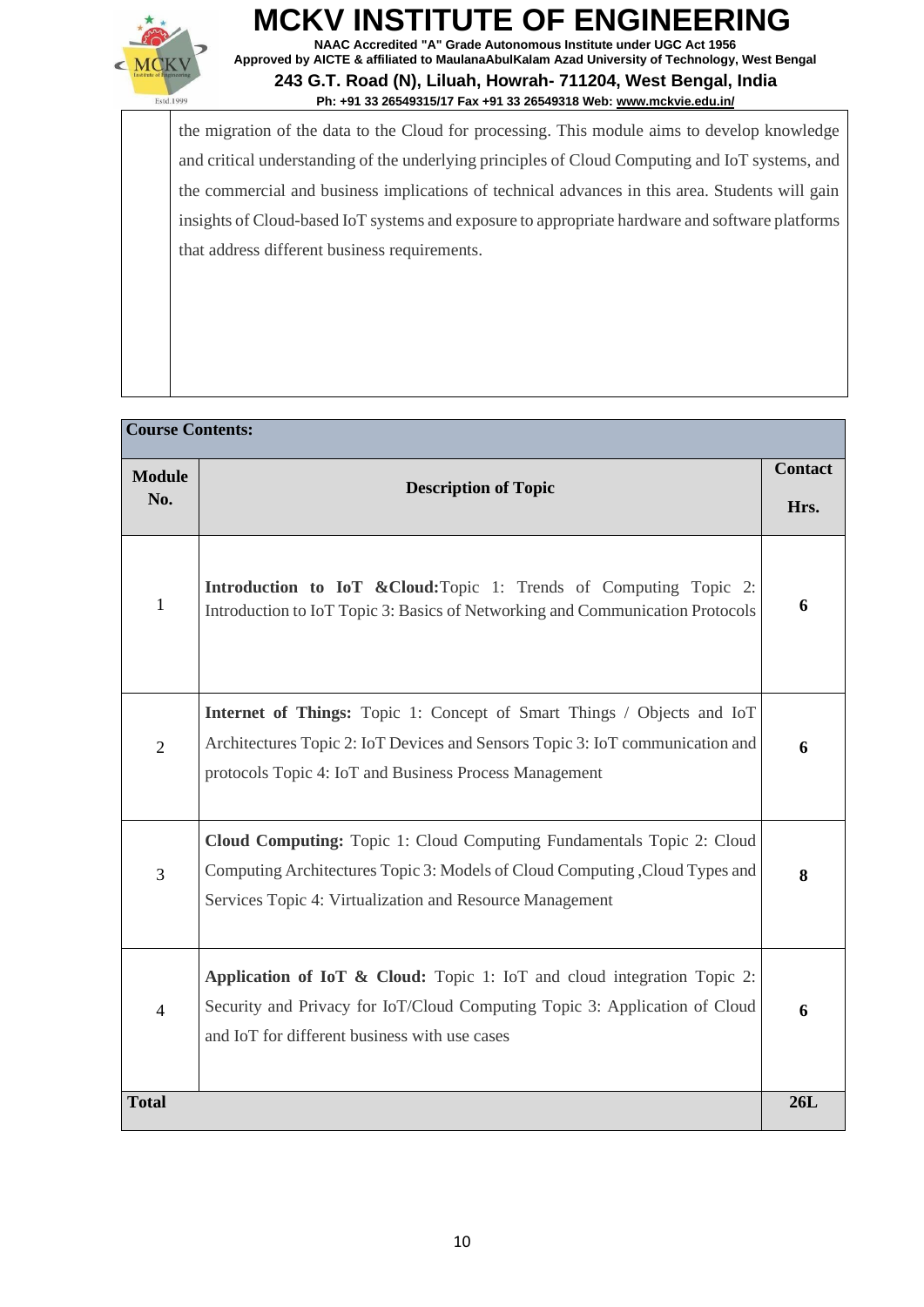

**NAAC Accredited "A" Grade Autonomous Institute under UGC Act 1956 Approved by AICTE & affiliated to MaulanaAbulKalam Azad University of Technology, West Bengal**

| <b>Course Outcomes:</b>                                                                       |  |  |
|-----------------------------------------------------------------------------------------------|--|--|
| After completion of the course, students will be able to:                                     |  |  |
| Describe the IoT and Cloud architectures                                                      |  |  |
| Determine the right sensors and communication protocols to use in a particular IoT system.    |  |  |
| Explain Cloud Services using different cloud technologies                                     |  |  |
| Implement cloud computing elements such as virtual machines, web apps, mobile services, etc.  |  |  |
| Define security features to protect data stored in the cloud.                                 |  |  |
| .Use visualization techniques to show data generated from the IoT device                      |  |  |
| Identify the possibilities of implementation of IoT and Cloud in different business problems. |  |  |
|                                                                                               |  |  |
|                                                                                               |  |  |

|                | <b>Learning Resources:</b>                                                                                                                                                                    |
|----------------|-----------------------------------------------------------------------------------------------------------------------------------------------------------------------------------------------|
| $\mathbf{1}$   | Cloud Computing: Concepts, Technology & Architecture (The Pearson Service Technology<br>Series from Thomas Erl) by Erl Thomas (Author), Puttini Ricardo (Author), Mahmood Zaigham<br>(Author) |
| $\overline{2}$ | Cloud Computing: Focuses on the Latest Developments in Cloud Computing by Shailendra<br><b>Singh, Oxford University Press</b>                                                                 |
| 3              | Cloud computing a practical approach - Anthony T.Velte ,Toby J. Velte Robert Elsenpeter,•<br>TATA McGraw-Hill, New Delhi-2010                                                                 |
| 4              | Cloud Computing: Web-Based Applications That Change the Way You Work and Collaborate.<br>Online - Michael Miller - Que 2008                                                                   |
| 5              | "The Internet of Things: Enabling Technologies, Platforms, and Use Cases", by Pethuru Raj<br>and Anupama C. Raman (CRC Press)                                                                 |
| 6              | "Internet of Things: A Hands-on Approach", by Arshdeep Bahga and Vijay Madisetti<br>(Universities Press)                                                                                      |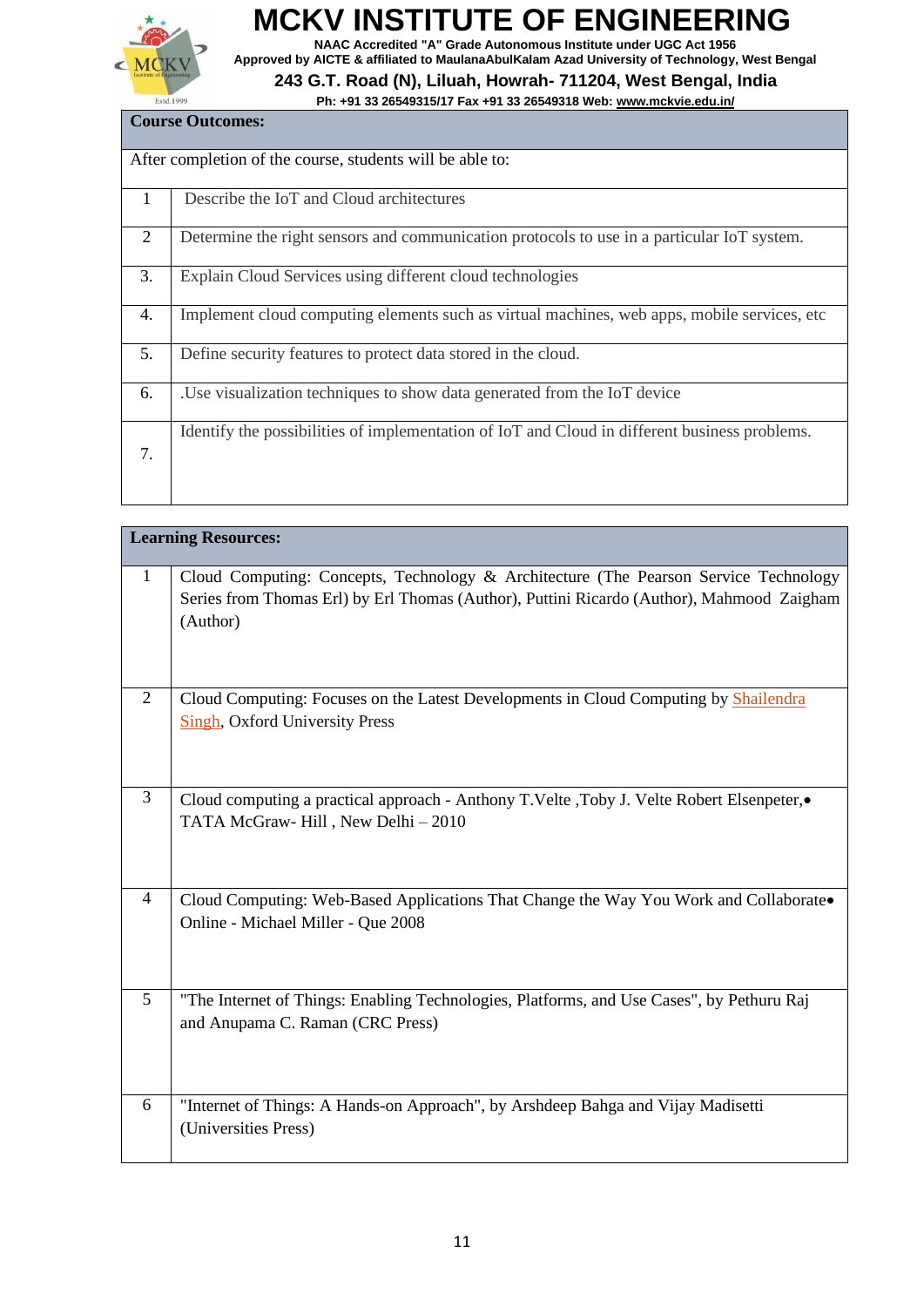

**NAAC Accredited "A" Grade Autonomous Institute under UGC Act 1956 Approved by AICTE & affiliated to MaulanaAbulKalam Azad University of Technology, West Bengal**

| $\tau$ | Internet of Things -by Surya Durbha (Author), Jyoti Joglekar (Author) (Oxford University<br>Press)                                      |
|--------|-----------------------------------------------------------------------------------------------------------------------------------------|
| 8      | Cloud computing for dummies- Judith Hurwitz, Robin Bloor, Marcia Kaufman, Fern• Halper,<br>Wiley Publishing, Inc, 2010                  |
| 9.     | Cloud Computing (Principles and Paradigms), Edited by Rajkumar Buyya, James Broberg,<br>Andrzej Goscinski, John Wiley & Sons, Inc. 2011 |

| <b>Course Name:</b> | <b>Artificial Intelligence and Machine Learning</b> |                        |                |
|---------------------|-----------------------------------------------------|------------------------|----------------|
| <b>Course Code:</b> |                                                     | <b>Category:</b>       |                |
| Semester:           | Third                                               | <b>Credit:</b>         |                |
| $L-T-P$ :           | $3 - 0 - 0$                                         | <b>Pre-Requisites:</b> |                |
| <b>Full Marks:</b>  | 100                                                 |                        |                |
| <b>Examination</b>  | <b>Semester Examination:</b>                        | Continuous             | Attendance: 05 |
| <b>Scheme:</b>      | 70                                                  | Assessment: 25         |                |

| <b>Course Objectives:</b> |                                                                               |  |
|---------------------------|-------------------------------------------------------------------------------|--|
|                           | To understand the basic concepts of AI and its use as optimization technique. |  |
| $\sim$                    | To understand different search strategies and Resolution in AI.               |  |
|                           | To understand classification and clustering methodology                       |  |
|                           | To understand Deep Learning Paradigms.                                        |  |

| <b>Course Contents:</b> |                                                                                                            |                        |
|-------------------------|------------------------------------------------------------------------------------------------------------|------------------------|
| <b>Module</b><br>No.    | <b>Description of Topic</b>                                                                                | <b>Contact</b><br>Hrs. |
| 1.                      | Introduction to AI, Machine Learning, AI VS Machine learning Vs. Deep<br>Learning                          | 2                      |
| 2.                      | Production Rules, State Diagram, Search Techniques BFS, DFS, DLS,<br>Iterative Deepening etc.              | 3                      |
| 3                       | Heuristic search Strategy like Hill Climbing, Best First Search, A*<br>search etc. Concept of fuzzy Logic. | 3                      |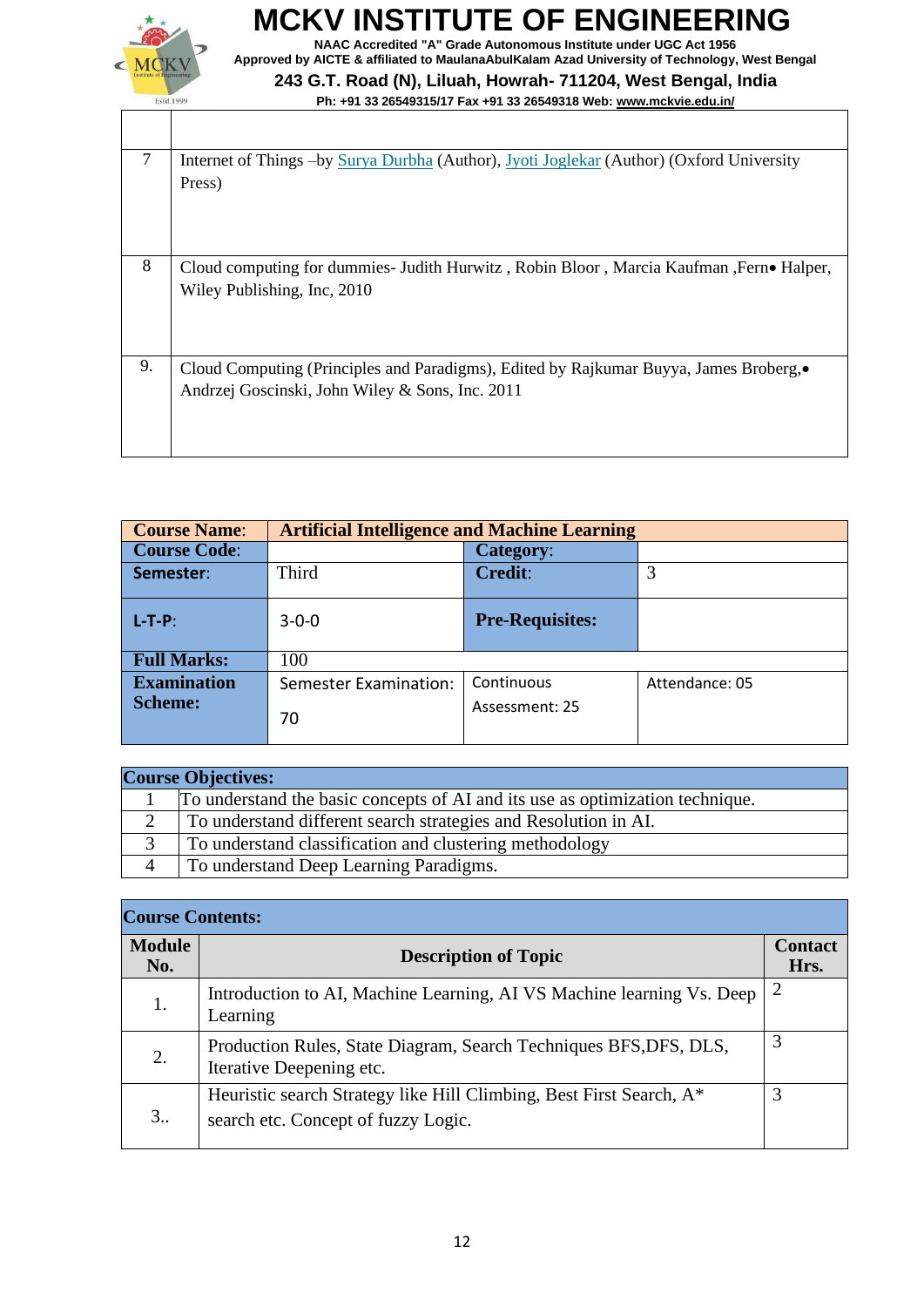

**NAAC Accredited "A" Grade Autonomous Institute under UGC Act 1956 Approved by AICTE & affiliated to MaulanaAbulKalam Azad University of Technology, West Bengal**

| <b>Total</b> |                                                                                                                                                                              | 36 |
|--------------|------------------------------------------------------------------------------------------------------------------------------------------------------------------------------|----|
| 7.           | Deep Neural Network with Case Study.                                                                                                                                         |    |
|              | Deep Learning - Neural Network Basics, Shallow Neural Network and                                                                                                            | 6  |
| 6.           | Clustering, Advanced Topics like SVM. And Case Study.                                                                                                                        |    |
|              | Forecasting Techniques using Time Series, Unsupervised Learning –                                                                                                            | 6  |
| 5.           | Model Selection and Optimization, Decision Trees, Ensembles and Other<br>Techniques with Case Study.                                                                         | 5  |
| 4            | Introduction to Machine Learning, Difference between Supervised and<br>unsupervised learning, Linear regression and Logistic regression,<br>Multivariate Logistic Regression | 6  |
| 4.           | False Positive and False Negative, Bayes Theorem, Genetic Algorithm<br>concept as an optimization, Resolution with Proposition and Predicate<br>Logic                        |    |
|              | Concept of Probabilistic Reasoning, Dempster Shafer theory, concept of                                                                                                       | 5  |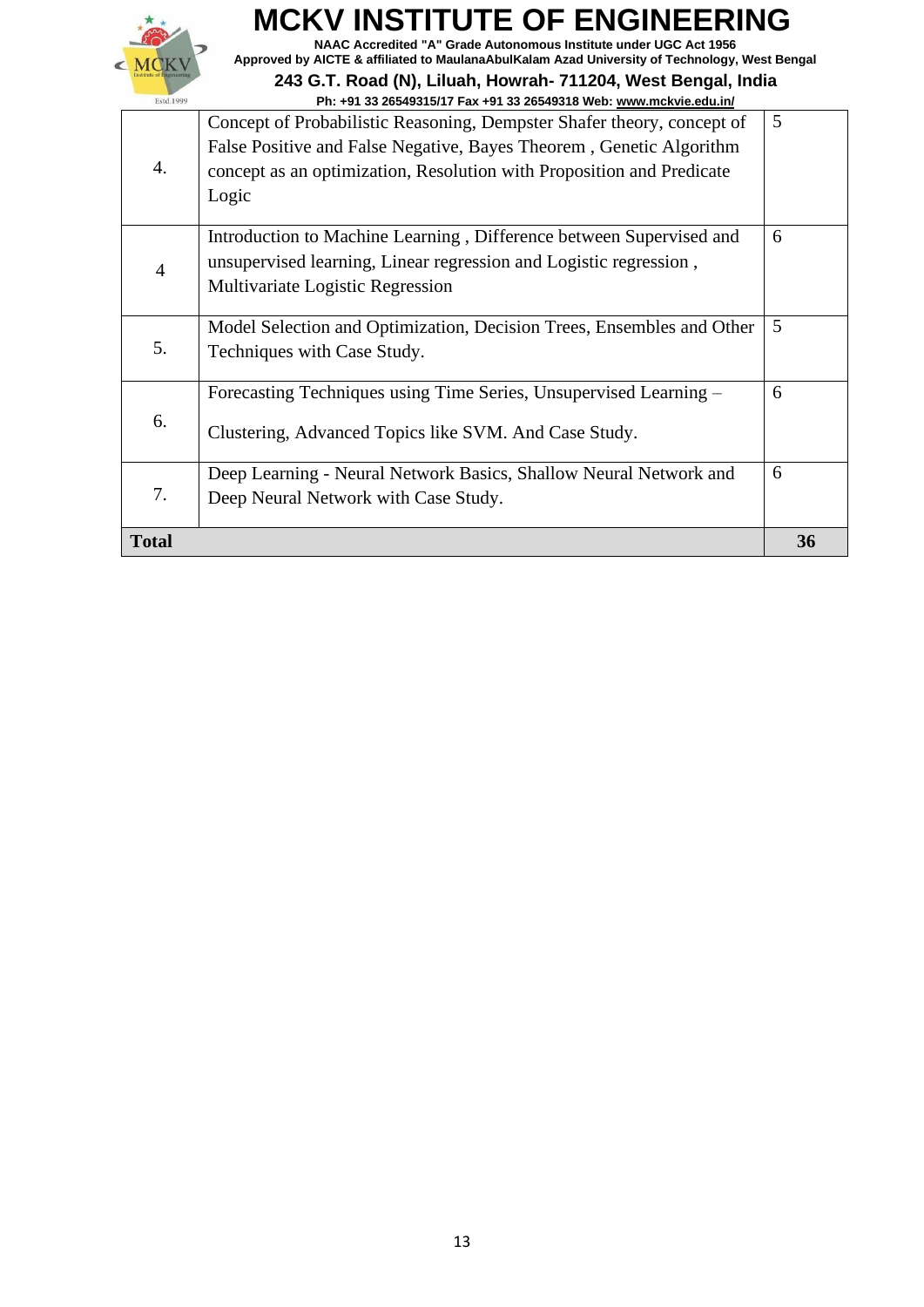

**NAAC Accredited "A" Grade Autonomous Institute under UGC Act 1956 Approved by AICTE & affiliated to MaulanaAbulKalam Azad University of Technology, West Bengal**

|   | <b>Course Outcomes:</b>                                              |  |  |
|---|----------------------------------------------------------------------|--|--|
|   | After completion of the course, students will be able to:            |  |  |
|   | Understand the concept of AI, Fuzzy system and Search Techniques     |  |  |
|   | Understand and Implement supervised and Unsupervised Techniques      |  |  |
| 3 | Understand the concept of Deep Learning                              |  |  |
|   | Apply different AI and ML Techniques to different Business Problems. |  |  |

|          | <b>Learning Resources:</b>                                       |  |
|----------|------------------------------------------------------------------|--|
|          | Artificial Intelligence- Ritch & Knight TMH                      |  |
| $\gamma$ | Machine Learning – Tom Mitchell                                  |  |
|          | Deep Learning with Python Paperback - François Chollet (Author)  |  |
|          | Pattern Recognition & Machine Learning $-C.M.$ Bishop (Springer) |  |

|                                                                                                                                                                              | <b>Course Name:</b><br>Data Visualization using Business Intelligence Tools |                                    |                              |                               |  |
|------------------------------------------------------------------------------------------------------------------------------------------------------------------------------|-----------------------------------------------------------------------------|------------------------------------|------------------------------|-------------------------------|--|
| <b>Course Code:</b>                                                                                                                                                          |                                                                             | <b>PGBA 305</b>                    | <b>Category:</b>             | <b>MBA</b>                    |  |
| <b>Semester:</b>                                                                                                                                                             |                                                                             | Third                              | <b>Credit:</b>               | $\overline{2}$                |  |
| $L-T-P$ :                                                                                                                                                                    |                                                                             | $2 - 0 - 0$                        | <b>Pre-Requisites:</b>       | Basic concepts of<br>Computer |  |
|                                                                                                                                                                              | <b>Full Marks:</b>                                                          | 100                                |                              |                               |  |
| <b>Examination</b><br><b>Scheme:</b>                                                                                                                                         |                                                                             | <b>Semester Examination:</b><br>70 | Continuous<br>Assessment: 25 | Attendance: 05                |  |
| <b>Course Objectives:</b>                                                                                                                                                    |                                                                             |                                    |                              |                               |  |
| To enable the students to analyze large commercial datasets using Business<br>1<br>Intelligence/Business Analytics tools to generate insights with clear visual presentation |                                                                             |                                    |                              |                               |  |
| To develop the ability to apply the knowledge of BI tools and techniques for providing<br>$\overline{2}$<br>solutions to an organization's real life problems.               |                                                                             |                                    |                              |                               |  |
| <b>Course Contents:</b>                                                                                                                                                      |                                                                             |                                    |                              |                               |  |
| <b>Module</b><br><b>Description of Topic</b><br>No.                                                                                                                          |                                                                             |                                    |                              | <b>Contact</b><br>Hrs.        |  |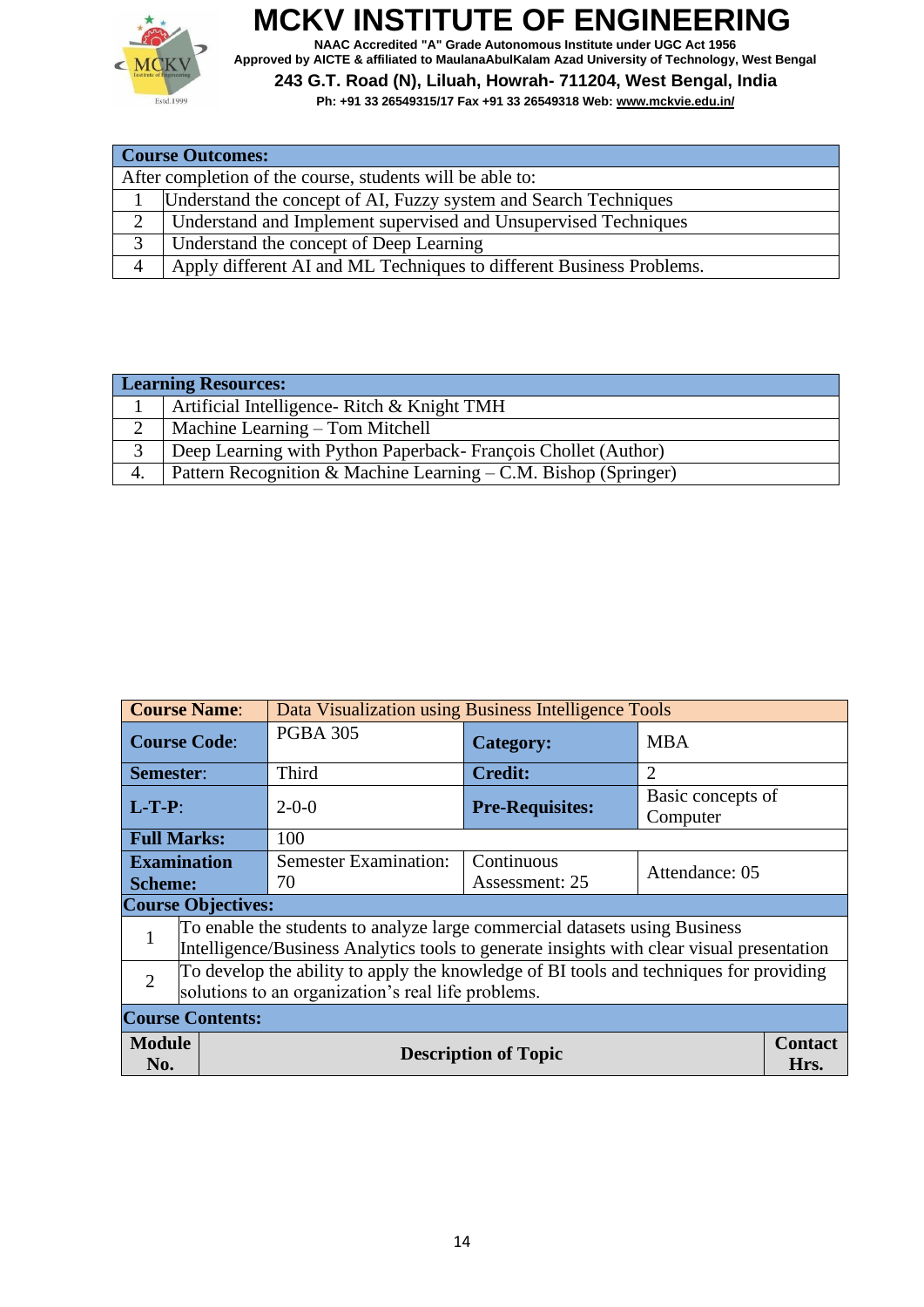

**NAAC Accredited "A" Grade Autonomous Institute under UGC Act 1956 Approved by AICTE & affiliated to MaulanaAbulKalam Azad University of Technology, West Bengal**

| $\mathbf{1}$                  | Concept of business value from corporate data, Nature and Value of<br>Business Intelligence, Business Intelligence Environment, How types of<br>data processing can add value to corporate data sources | 4L  |
|-------------------------------|---------------------------------------------------------------------------------------------------------------------------------------------------------------------------------------------------------|-----|
| $\mathbf{2}$                  | Knowledge discovery, Data warehousing, Data mining, Business<br>analytics                                                                                                                               | 4L  |
| 3                             | Data visualization, Visualization techniques, Dashboard, Relationship<br>between Corporate Strategy, Business Intelligence Strategy                                                                     | 4L  |
| $\overline{4}$                | BI links to Enterprise Systems, CRM (Customer Relationships<br>Management), SCM (Supply Chain Management) Structured &<br>Unstructured data, Content Management Systems                                 | 4L  |
| 5                             | Privacy, Ethical, Legal issues associated with BI Implementation, Decision<br>Support Systems, Expert Systems and Executive Information Systems                                                         | 4L  |
| 6                             | Selection of BI/BA tools to provide insights in decision making scenarios,<br>Tools to refine the Data and Create, Edit, Alter, and Display their<br>Visualizations through Excel and RStudio           | 4L  |
|                               |                                                                                                                                                                                                         |     |
| <b>Total</b>                  |                                                                                                                                                                                                         | 24L |
|                               |                                                                                                                                                                                                         |     |
|                               | <b>Course Outcomes:</b>                                                                                                                                                                                 |     |
|                               | After completion of the course, students will be able to:                                                                                                                                               |     |
| $\mathbf 1$<br>$\overline{2}$ | Apply suitable design principles in the creation of presentations and visualizations<br>Select appropriate data visualization techniques for given particularrequirements<br>imposed by the data        |     |
| 3                             | Present data with visual representations for any kind of target audience, task, and<br>data                                                                                                             |     |
| 4                             | Create multiple versions of digital visualizations using Excel and R.                                                                                                                                   |     |
|                               | <b>Learning Resources:</b>                                                                                                                                                                              |     |
| $\mathbf 1$                   | Data Visualization - A Practical Introduction By Kieran Healy                                                                                                                                           |     |
| $\overline{2}$                | Storytelling With Data: A Data Visualization Guide for Business Professionals By Cole<br>Nussbaumer Knaflic                                                                                             |     |
| 3                             | Big Data Visualization, By James W Miller                                                                                                                                                               |     |
| $\overline{4}$                | High Impact Data Visualization with Power View, Power Map, and Power BI, By<br>Adam Aspin                                                                                                               |     |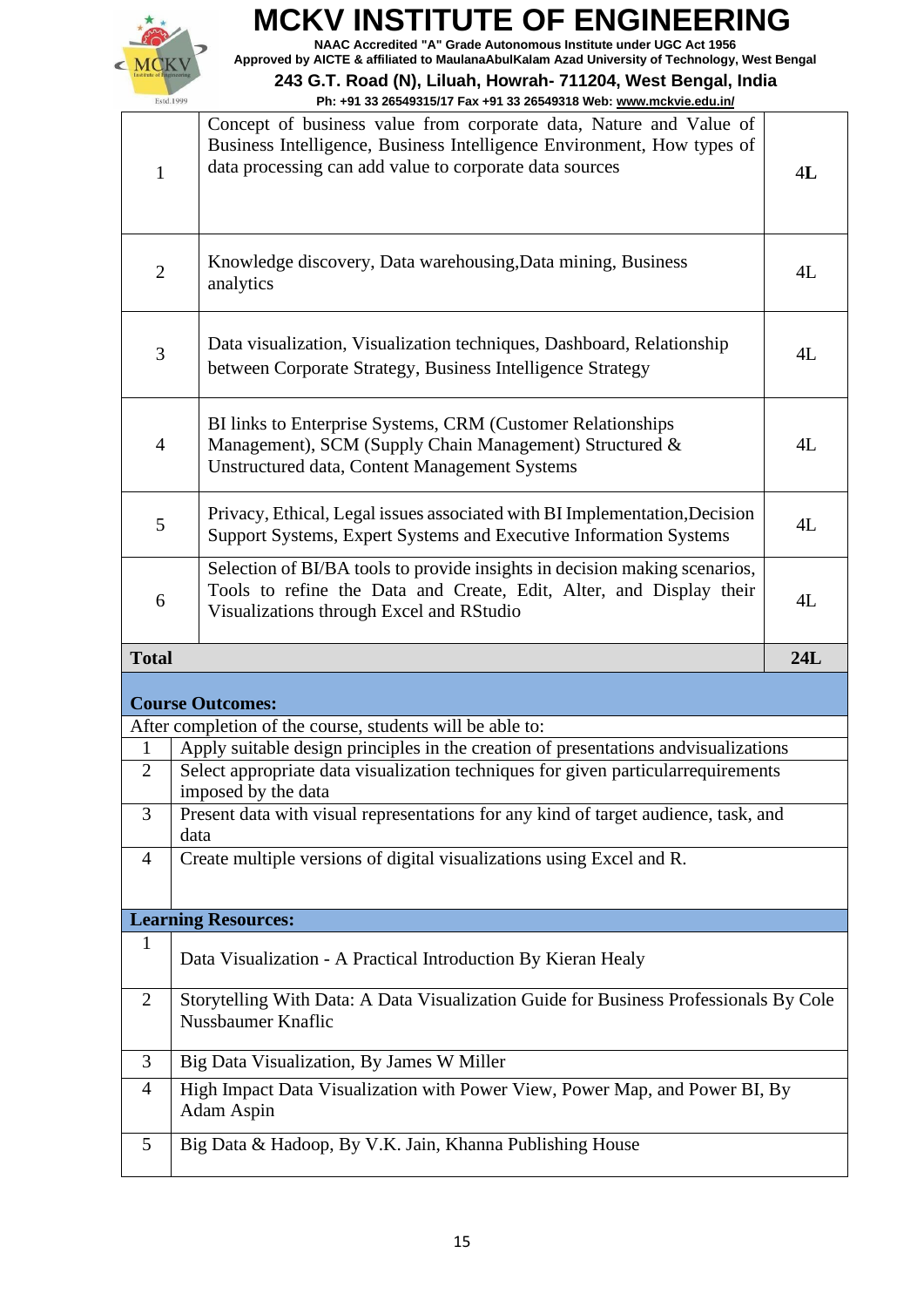

**NAAC Accredited "A" Grade Autonomous Institute under UGC Act 1956 Approved by AICTE & affiliated to MaulanaAbulKalam Azad University of Technology, West Bengal 243 G.T. Road (N), Liluah, Howrah- 711204, West Bengal, India Ph: +91 33 26549315/17 Fax +91 33 26549318 Web[: www.mckvie.edu.in/](http://www.mckvie.edu.in/)**

| <b>Course Name:</b> | <b>Probability and Stochastic Processes</b> |                                              |                                   |
|---------------------|---------------------------------------------|----------------------------------------------|-----------------------------------|
| <b>Course Code:</b> | <b>PGBA 306</b>                             | <b>Category:</b>                             | <b>Basic Science Courses</b>      |
| Semester:           | First                                       | <b>Credit:</b>                               | 03                                |
| $L-T-P$ :           | $3 - 0 - 0$                                 | <b>Pre-Requisites:</b>                       | <b>High School</b><br>Mathematics |
| <b>Full Marks:</b>  | 100                                         |                                              |                                   |
| <b>Examination</b>  |                                             | Semester Examination: Continuous Assessment: | Attendance:                       |
| <b>Scheme:</b>      | 70                                          | 25                                           | 05                                |

|   | <b>Course Objectives:</b>                                                        |
|---|----------------------------------------------------------------------------------|
|   | To introduce fundamental and advanced probability concepts.                      |
| 2 | To illustrate these probability concepts with examples from Management Sciences. |
|   | To Learn application in Business decision process and Management.                |
| 4 | To do statistical analysis informs the judgment of the ultimate decision-maker.  |
|   | Conceptual underpinnings of statistical analysis will be required.               |

| <b>Course Contents:</b> |                                                                                                                                                                                                                                                                                                                                                                                                                      |            |  |
|-------------------------|----------------------------------------------------------------------------------------------------------------------------------------------------------------------------------------------------------------------------------------------------------------------------------------------------------------------------------------------------------------------------------------------------------------------|------------|--|
| <b>Module</b><br>No.    | <b>Contact</b><br><b>Description of Topic</b>                                                                                                                                                                                                                                                                                                                                                                        |            |  |
| $\mathbf{1}$            | <b>Bivariate Probability Distribution:</b><br>Discrete Probability Distribution- Joint Probability Distribution,<br>Marginal Distribution, Expectation, Covariance, Conditional<br>Probability, Independence, Baye's Theorem.<br>> Continuous Probability Distribution- Joint Probability Distribution,<br>Marginal Distribution, Expectation, Covariance, Conditional<br>Probability, Independence, Baye's Theorem. | <b>10L</b> |  |
| $\overline{2}$          | <b>Convergence Theorem:</b><br>$\triangleright$ Law of large numbers (Weak and Strong) and Central Limit<br>6L<br>Theorem, Convergence of Binomial Distribution to Poisson<br>➤                                                                                                                                                                                                                                      |            |  |
| 3                       | <b>Stochastic Process and Markov Chains:</b><br>Definition and classification of general stochastic processes<br>➤<br>Markovian process; Definition and examples of Markov Chains<br>➤<br>Condition for a Stochastic process to be Markov chain<br>➤<br>Classification of states, limiting properties<br>➤<br><b>Transition Probability Matrix</b><br>≻                                                              |            |  |
| $\overline{4}$          | <b>Markov Chains with Discrete State Space:</b><br>Poisson process<br>➤<br>Birth and death processes<br>➤                                                                                                                                                                                                                                                                                                            | 7L         |  |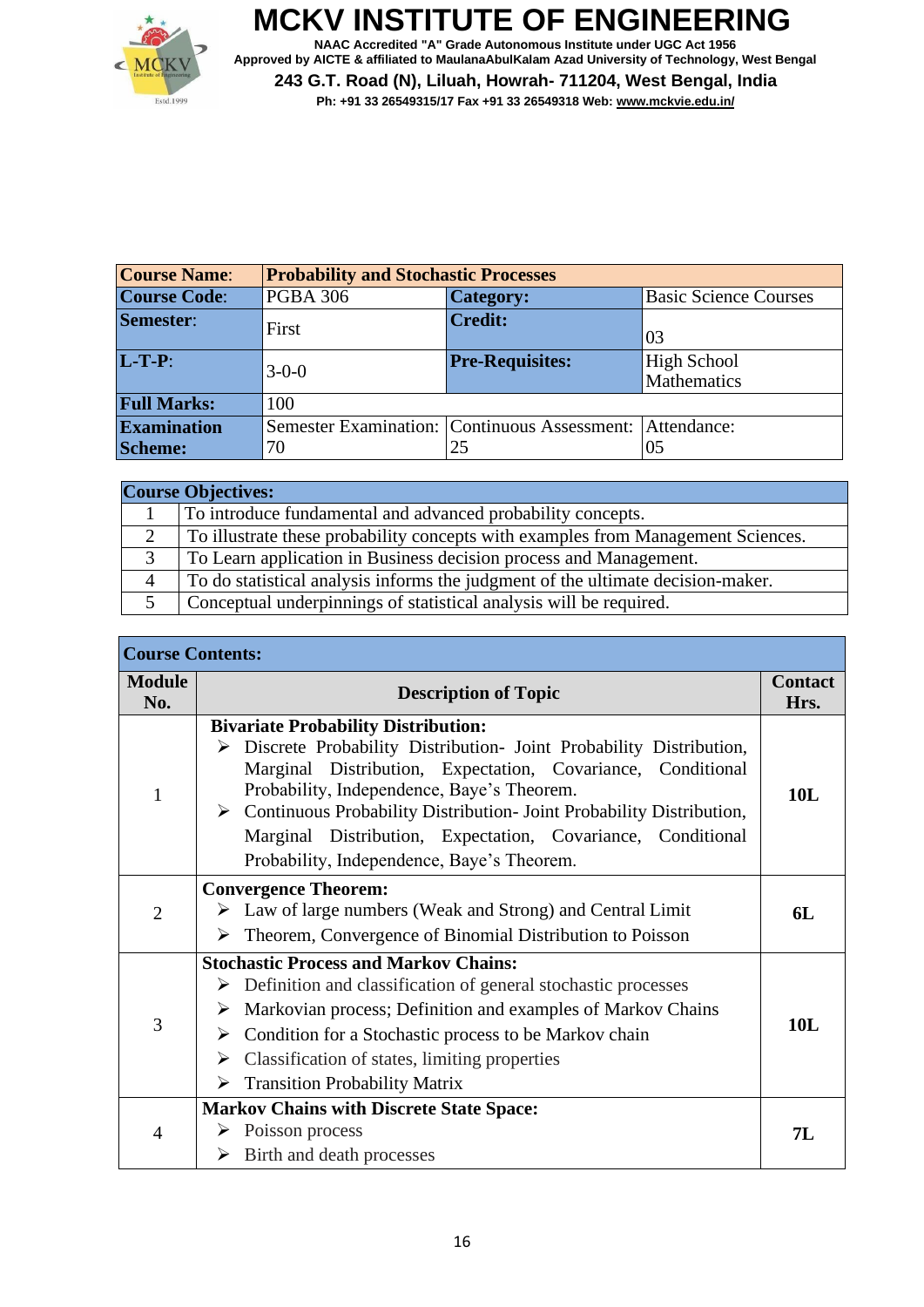

**NAAC Accredited "A" Grade Autonomous Institute under UGC Act 1956 Approved by AICTE & affiliated to MaulanaAbulKalam Azad University of Technology, West Bengal**

#### **243 G.T. Road (N), Liluah, Howrah- 711204, West Bengal, India**

| Estd.1999    | Ph: +91 33 26549315/17 Fax +91 33 26549318 Web: www.mckvie.edu.in/  |     |
|--------------|---------------------------------------------------------------------|-----|
|              | Renewal Process: renewal equation, mean renewal time, stopping<br>➤ |     |
|              | time                                                                |     |
|              |                                                                     |     |
|              | <b>Markov Chains with Continuous State Space:</b>                   |     |
| 5            | Introduction to Brownian motion                                     | 7L  |
|              | $\triangleright$ Congestion Process: Queuing Process, M/M/1 Queue   |     |
| <b>Total</b> |                                                                     | 40I |

|                | <b>Course Outcomes:</b>                                    |  |  |
|----------------|------------------------------------------------------------|--|--|
|                | After completion of the course, students will be able to:  |  |  |
|                | Facilitate Objective Solutions in Business Decision Making |  |  |
| 2              | Enhance Knowledge in Probability Theory.                   |  |  |
| 3              | Describe Normality and its Distribution Concepts           |  |  |
| $\overline{4}$ | <b>Stress The Need For Stochastic Process</b>              |  |  |
| 5              | Apply Markov Chains To Control Birth and Death Rate        |  |  |
| 6              | Draw Conclusions over the Brownian Motion                  |  |  |
|                | Extract the variance among the factors of study concerned  |  |  |

|                | <b>Learning Resources:</b>                                                    |
|----------------|-------------------------------------------------------------------------------|
|                | R.S.N. Pillai, V. Bagavathi," Statistics", S.Chand Limited, 7th Ed, 2008      |
| 2              | N.D. Vohra, "Business Statistics", Tata McGraw-Hill Education, 2nd Ed, 2013   |
| 3              | G. V. Shenoy, Uma K. Srivastava, S. C. Sharma," Business Statistics", New Age |
|                | International, 2nd Ed, 2005                                                   |
| $\overline{4}$ | Beri, "Business Statistics" Tata McGraw Hill, 2nd Ed, 2009                    |
|                | <b>REFERENCE BOOKS:</b>                                                       |
| 1.             | Stochastic Processes. S.M. Ross. 2nd Edition. John Wiley & Sons 1996          |
| 2.             | J. K Sharma, "Business Statistics", Pearson, 2nd Ed, 2010.                    |
| 3.             | Arora PN & others," Complete Statistical Methods", S. Chand, 3rd Ed, 2010     |

| <b>Course Name:</b>                  | <b>Business Forecasting &amp; Time Series Analysis</b> |                              |                                                   |  |
|--------------------------------------|--------------------------------------------------------|------------------------------|---------------------------------------------------|--|
| <b>Course Code:</b>                  | <b>PGBA 307</b>                                        | <b>Category:</b>             | Management Science &<br><b>Humanities Courses</b> |  |
| Semester:                            | 3rd                                                    | <b>Credit:</b>               | 03                                                |  |
| $L-T-P$ :                            | $3 - 0 - 0$                                            | <b>Pre-Requisites:</b>       | Statistics & Quantitative<br>Techniques           |  |
| <b>Full Marks:</b>                   | 100                                                    |                              |                                                   |  |
| <b>Examination</b><br><b>Scheme:</b> | <b>Semester Examination:</b><br>70                     | Continuous<br>Assessment: 25 | Attendance: 05                                    |  |
|                                      |                                                        |                              |                                                   |  |

| <b>Course Objectives:</b> |                                                                                      |  |
|---------------------------|--------------------------------------------------------------------------------------|--|
|                           | Students master the framework of business forecasting                                |  |
|                           | Students master the use of Excel & SPSS for analyzing the data                       |  |
| 3.                        | Students apply the forecasting methods to evaluate the variables of interest         |  |
| 4.                        | Students use the result to make the suggestion in the business and economic contexts |  |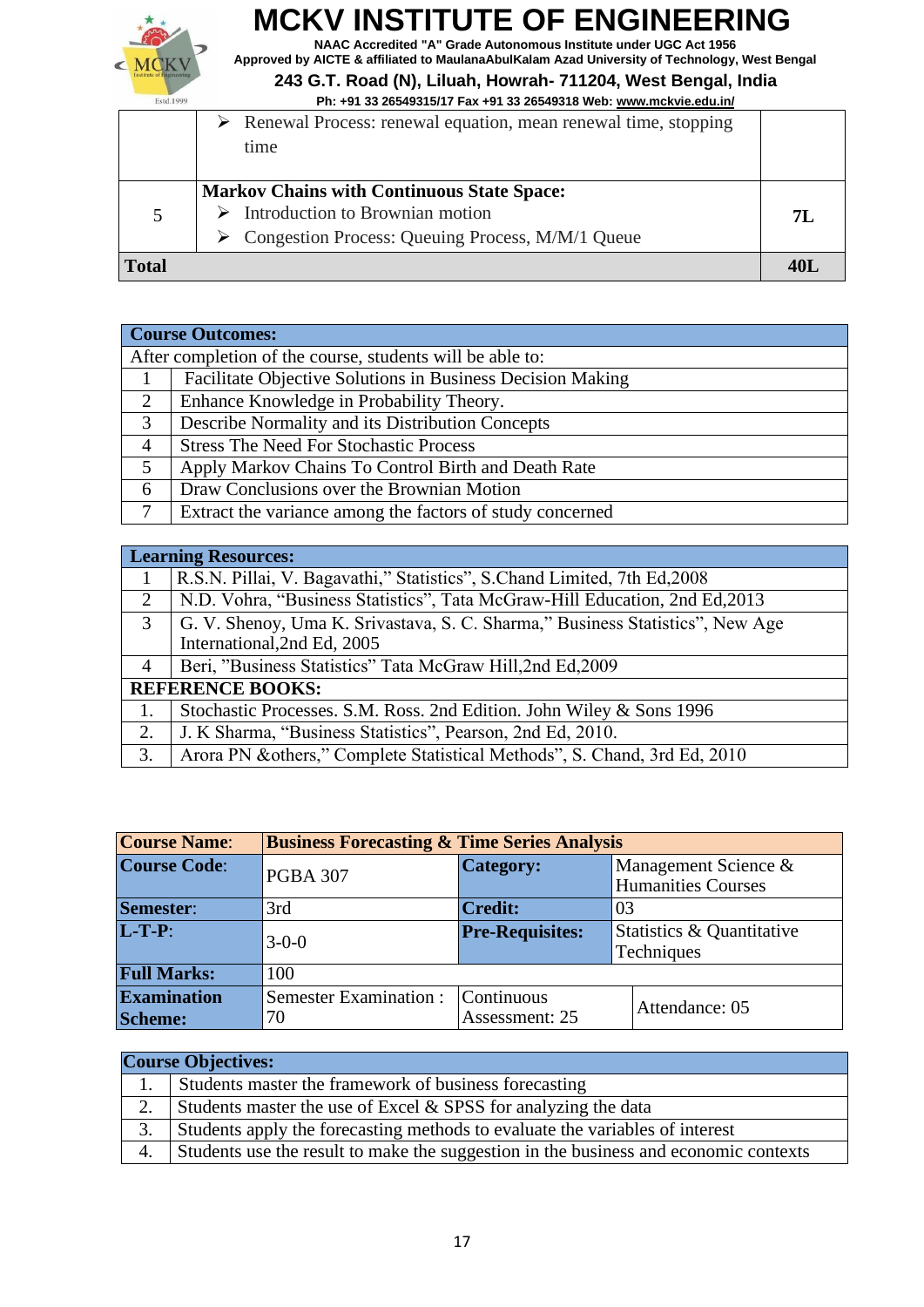

**NAAC Accredited "A" Grade Autonomous Institute under UGC Act 1956 Approved by AICTE & affiliated to MaulanaAbulKalam Azad University of Technology, West Bengal**

#### **243 G.T. Road (N), Liluah, Howrah- 711204, West Bengal, India**

**Ph: +91 33 26549315/17 Fax +91 33 26549318 Web[: www.mckvie.edu.in/](http://www.mckvie.edu.in/)**

| <b>Course Contents:</b> |                                                                                                                                                                                                         |                        |
|-------------------------|---------------------------------------------------------------------------------------------------------------------------------------------------------------------------------------------------------|------------------------|
| <b>Module</b><br>No.    | <b>Description of Topic</b>                                                                                                                                                                             | <b>Contact</b><br>Hrs. |
| $\mathbf{1}$            | Introduction to Business Forecasting, Overview of the forecast, Review of<br><b>Statistics, Linear Regression Model</b>                                                                                 | 4                      |
| $\overline{2}$          | Introduction to Forecasting with Regression Methods,<br>RMSE and Coefficient of Determination , Introduction to Multiple Regression<br>, Statistical Inference in Multiple Regression                   | 6                      |
| 3                       | Comparative Analysis Using Regression , Variable Selection in Multiple<br>Regression, Model Selection in Regression, Checking Regression<br>Models , Autocorrelation in Regression                      | 6                      |
| $\overline{4}$          | <b>Introduction of Time Series:</b><br>Some representative Time series, Terminology, Objective of Time<br>Series, Approaches to Time Series, Types of Variation, Trend and<br><b>Seasonal Variation</b> | 6                      |
| 5                       | Decomposition and Box-Jenkins (ARIMA)Types<br>Time-Series<br>of<br>Forecasting Models Concept of Auto correlation and correlogram<br>,Stationary process                                                | 4                      |
| 6                       | Identification of ARMA models, ARIMA Models, ARIMA Models<br>Identification, Building better models from ARIMA Concept of Unit root<br>test and Inevertibilty.                                          | 5                      |
| 7                       | Parameter Estimation and Diagnostic checking, Forecast using ARIMA<br>models, Modeling Seasonal Data , Intervention Analysis                                                                            | 5                      |
| <b>Total</b>            |                                                                                                                                                                                                         | 36L                    |

|    | <b>Course Outcomes:</b>                                                                     |  |  |
|----|---------------------------------------------------------------------------------------------|--|--|
|    | After completion of the course, students will be able to:                                   |  |  |
| 1. | Identify, collect, and organize relevant data useful for forecasting                        |  |  |
| 2. | Identify the appropriate forecasting methods (regression, time series, smoothing, etc.) for |  |  |
|    | any given data.                                                                             |  |  |
| 3. | Forecast using regression                                                                   |  |  |
| 4. | Interpret the results and write a basic report useful for management for decision making    |  |  |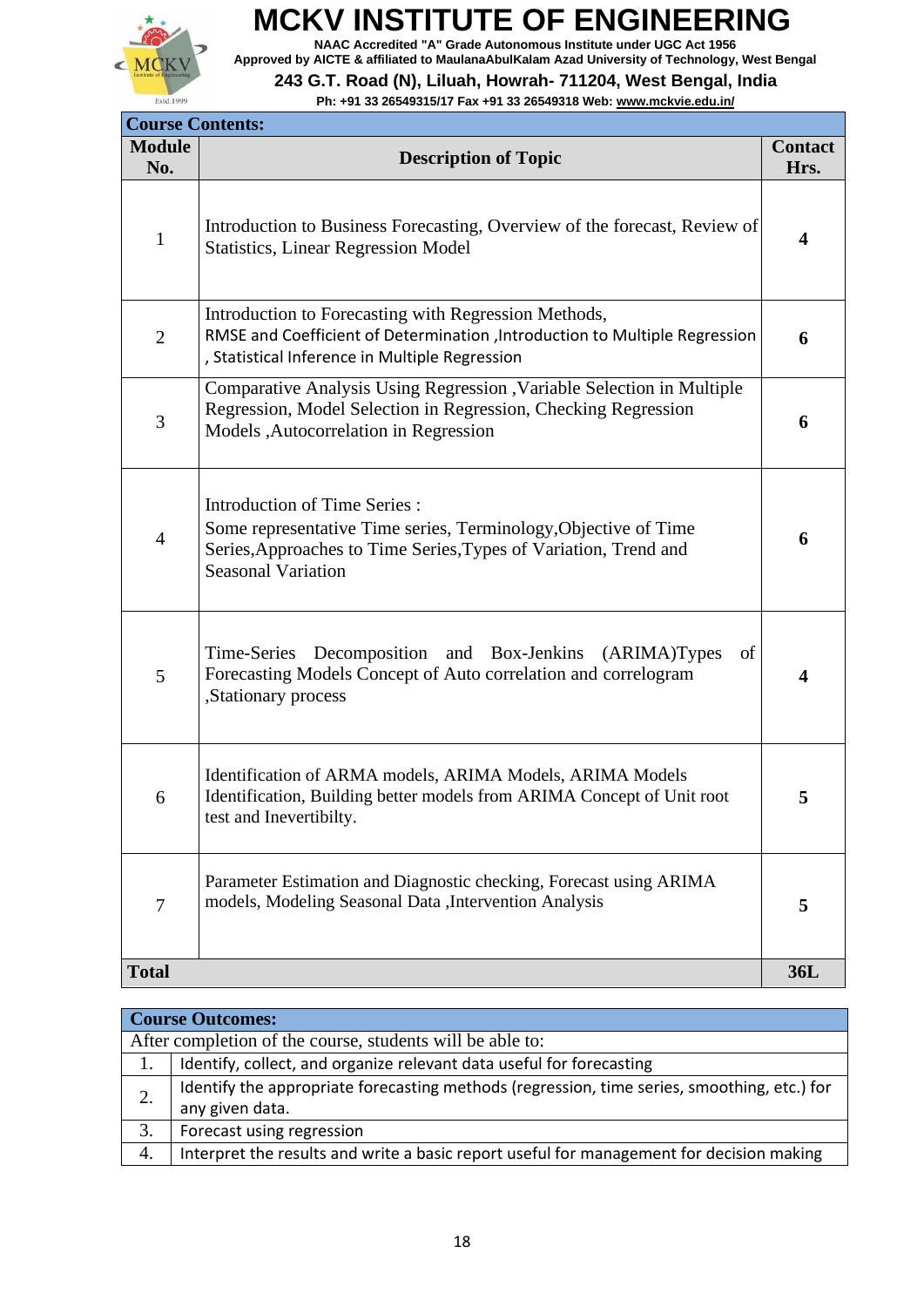

**NAAC Accredited "A" Grade Autonomous Institute under UGC Act 1956 Approved by AICTE & affiliated to MaulanaAbulKalam Azad University of Technology, West Bengal**

#### **243 G.T. Road (N), Liluah, Howrah- 711204, West Bengal, India Ph: +91 33 26549315/17 Fax +91 33 26549318 Web[: www.mckvie.edu.in/](http://www.mckvie.edu.in/)**

| <b>Learning Resources:</b> |                                                                                                     |  |
|----------------------------|-----------------------------------------------------------------------------------------------------|--|
| 1                          | "Forecasting and Time Series", 4th Edition, by Bowerman and O'Connell, Duxbury                      |  |
| 2                          | Francis X. Diebold, <i>Elements of Forecasting</i> , 4 <sup>th</sup> Edition, South-western Cengage |  |
|                            | Learning, 2007                                                                                      |  |
| 3                          | J. Holton Wilson and Barry Keating, Business Forecasting with ForecastX™, 6th Edition               |  |
|                            | McGraw Irwin, John Galt Solutions, Inc.                                                             |  |
| 4                          | <b>Introductory Time Series</b>                                                                     |  |
|                            | PAUL S.P. Cowpertwait . Andrew V. Metcalfe                                                          |  |
|                            | Springer                                                                                            |  |
|                            |                                                                                                     |  |
| 5                          | The Analysis of Time Series An Introduction Sixth Edition                                           |  |
|                            | Chris Chatfield                                                                                     |  |
|                            | <b>CHAPMAN &amp; HALL/CRC</b>                                                                       |  |
|                            |                                                                                                     |  |

#### **Course Name: PGBA381: Summer Internships:6 credits**

At the end of the second semester, the students will undergo Summer Training for about eight weeks duration in a Professional Organization dealing with data and Analytics. Students need to submit a detailed report related to their internships .Students also need to show a power point presentation in front of a panel comprising of 3-4 faculty members and experts. This entire evaluation would be a part of third semester comprising of 6 credit points.

| <b>Course Name:</b> | <b>Machine Learning &amp; Data Visualization Lab</b> |                        |                  |
|---------------------|------------------------------------------------------|------------------------|------------------|
| <b>Course Code:</b> | <b>PGBA391</b>                                       | <b>Category:</b>       | Laboratory paper |
| Semester:           | Third                                                | <b>Credit:</b>         |                  |
| $L-T-P$ :           | $0 - 0 - 4$                                          | <b>Pre-Requisites:</b> |                  |
| <b>Full Marks:</b>  | 100                                                  |                        |                  |
| <b>Examination</b>  | <b>Semester Examination:</b>                         | Continuous             | Attendance: 05   |
| Scheme:             | 60                                                   | Assessment: 35         |                  |

| <b>Course Objectives:</b> |                                                                                |  |
|---------------------------|--------------------------------------------------------------------------------|--|
|                           | To understand different figure plots and its implications in problems.         |  |
|                           | To implement different classification and clustering Technique                 |  |
|                           | To implement neural network models and understand deep learning methodologies. |  |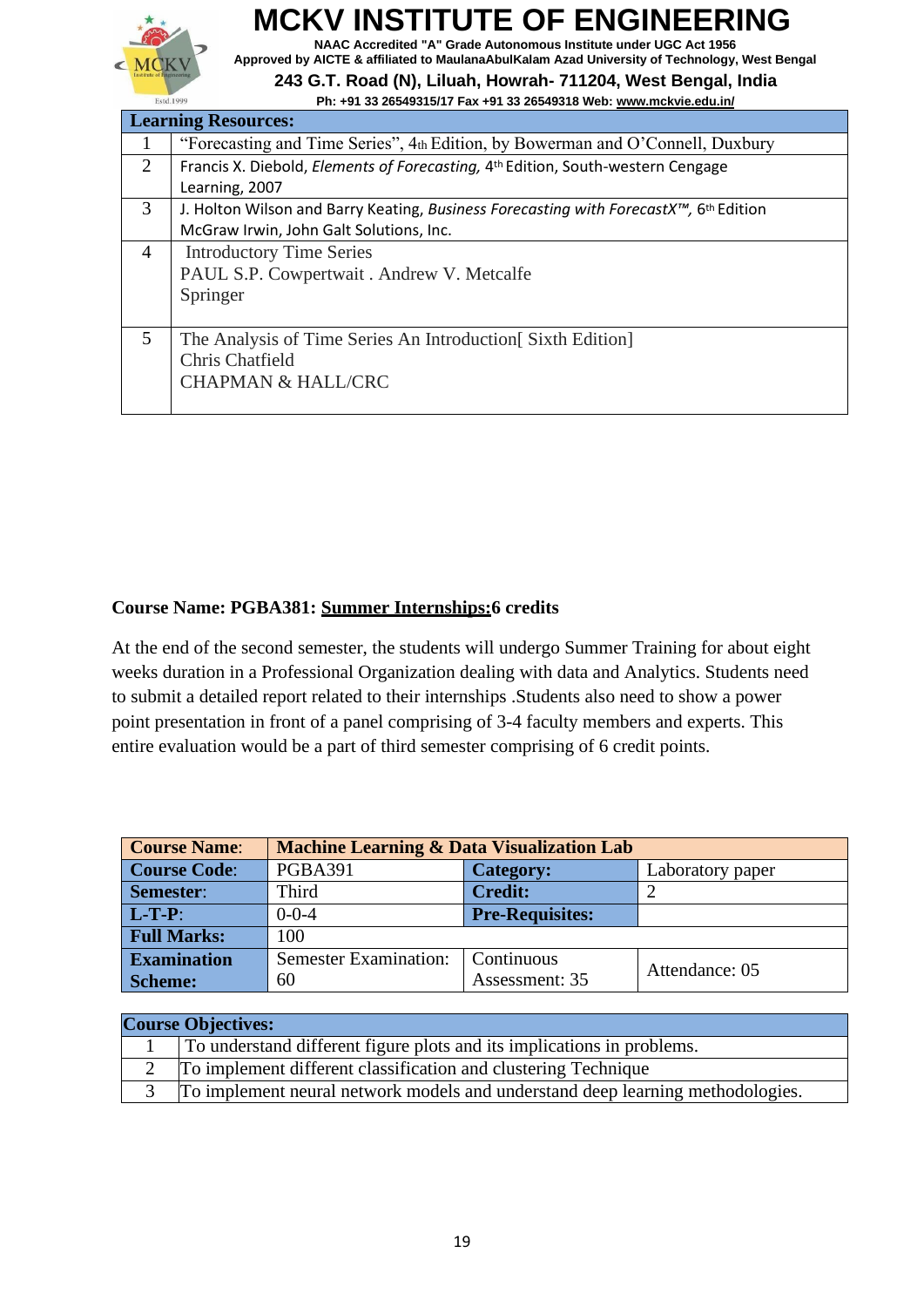

**NAAC Accredited "A" Grade Autonomous Institute under UGC Act 1956 Approved by AICTE & affiliated to MaulanaAbulKalam Azad University of Technology, West Bengal**

**243 G.T. Road (N), Liluah, Howrah- 711204, West Bengal, India**

#### **Ph: +91 33 26549315/17 Fax +91 33 26549318 Web[: www.mckvie.edu.in/](http://www.mckvie.edu.in/)**

| <b>Course Contents:</b> |                                                                                                                                                                                |                        |
|-------------------------|--------------------------------------------------------------------------------------------------------------------------------------------------------------------------------|------------------------|
| <b>Module</b><br>No.    | <b>Description of Topic/ Experiment</b>                                                                                                                                        | <b>Contact</b><br>Hrs. |
| 1.                      | Introduction to Matplotlib – Experiment with plotting of bar Charts, Pie<br>Charts, plotting boxplots, multiple boxplots, triangulation, histogram                             | 4                      |
| 2.                      | Customization of Charts – scatter plot, use of Marker and styles, saving<br>graphs to pdf files.                                                                               | $\overline{4}$         |
| 3.                      | Brief introduction to Open Source software like Jamovi®                                                                                                                        | 4                      |
| 4.                      | Annotations:- Use of grid, label , Title etc.                                                                                                                                  | $\overline{A}$         |
| 5.                      | Seaborn – Use of factor plot, Figure Level functions, Color map etc.                                                                                                           | 4                      |
| 6.                      | Implementation of Linear Regression, logistic regression, multivariate<br>logistic regression                                                                                  | 8                      |
| 7.                      | Decision Tree and Ensemble Techniques                                                                                                                                          | $\overline{4}$         |
| 8.                      | LSTM algorithm-Time Series Analysis                                                                                                                                            | $\overline{4}$         |
| 9.                      | Clustering Techniques Implementation – Different Techniques, SVM<br>implementation                                                                                             | 4                      |
| 10.                     | Simple neural network implementation, Deep Learning techniques –<br>Shallow and Deep Neural network Concept of Keras, Tensor Flow<br>should be given at the preliminary level. | 8                      |
|                         | <b>Total</b>                                                                                                                                                                   | 48                     |

|   | <b>Course Outcomes:</b>                                                    |  |  |
|---|----------------------------------------------------------------------------|--|--|
|   | After completion of the course, students will be able to:                  |  |  |
|   | Plot and implement graphs in different modes using matplot ib and seaborn. |  |  |
| 2 | Implement different classification and clustering algorithm                |  |  |
|   | Understand and implement decision tree                                     |  |  |
|   | Should be able to implement Deep Learning Techniques.                      |  |  |
|   |                                                                            |  |  |

|   | <b>Learning Resources:</b>                                                   |
|---|------------------------------------------------------------------------------|
| 1 | Practical Machine Learning Released January 2016                             |
|   | Publisher(s): Packt Publishing                                               |
|   | ISBN: 9781784399689 - Sunita Gollapudi                                       |
| 2 | Hands-On Machine Learning with Scikit-Learn and TensorFlow-Aureillen Garon O |
|   | Reilley                                                                      |
| 3 | Hands-On Deep Learning Algorithms with Python-Sudharsan Ravichandiran Packt  |
|   | Publishing                                                                   |
| 4 | Introduction to Machine Learning with Python                                 |
|   | by Andreas C. Müller, Sarah Guido                                            |
|   | <b>Released October 2016</b>                                                 |
|   | Publisher(s): O'Reilly Media, Inc.                                           |
|   | ISBN: 9781449369415                                                          |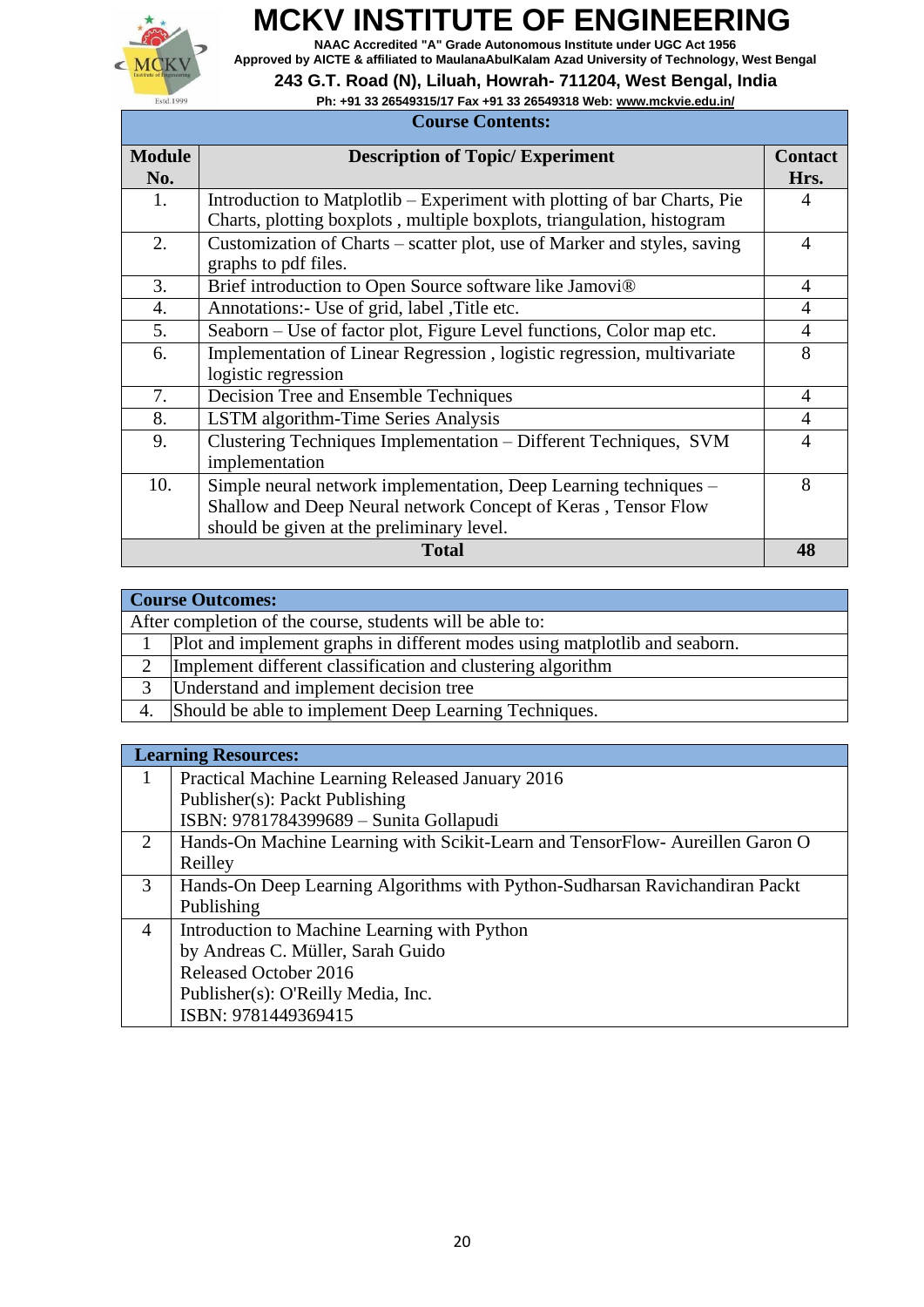

**NAAC Accredited "A" Grade Autonomous Institute under UGC Act 1956 Approved by AICTE & affiliated to MaulanaAbulKalam Azad University of Technology, West Bengal**

| <b>Course Name:</b>                  | <b>Time Series Analysis with Excel or Other Open Source Softwares</b> |                              |                    |
|--------------------------------------|-----------------------------------------------------------------------|------------------------------|--------------------|
| <b>Course Code</b>                   | <b>PGBA 392</b>                                                       | <b>Category:</b>             | <b>MBA Courses</b> |
| Semester:                            | 3rd                                                                   | <b>Credit:</b>               |                    |
| $L-T-P$ :                            | $0 - 0 - 2$                                                           | <b>Pre-Requisites:</b>       | Excel              |
| <b>Full Marks:</b>                   | 100                                                                   |                              |                    |
| <b>Examination</b><br><b>Scheme:</b> | 60                                                                    | Continuous<br>Assessment: 35 | Attendance: 5      |

| <b>Course Objectives:</b> |                                                                                 |  |
|---------------------------|---------------------------------------------------------------------------------|--|
|                           | Students to apply the forecasting methods to evaluate the variables of interest |  |
| $\overline{2}$            | Forecast using all average moving methods                                       |  |
|                           | Using the combination of excel and the solver                                   |  |

| <b>Course Contents:</b> |                                                                                                                                                                                                                     |                        |
|-------------------------|---------------------------------------------------------------------------------------------------------------------------------------------------------------------------------------------------------------------|------------------------|
| <b>Module</b><br>No.    | <b>Description of Topic</b>                                                                                                                                                                                         | <b>Contact</b><br>Hrs. |
| $\mathbf{1}$            | i)Introduction to Forecasting<br>ii)Simple Linear Regression Model                                                                                                                                                  | 4L                     |
| $\overline{2}$          | i)Multiple Linear Regression Model<br>ii) Time Series Regression experiment                                                                                                                                         | 4L                     |
| $\mathfrak{Z}$          | i)Modeling and Forecasting Trend experiment<br>ii)Modeling and Forecasting Seasonality experiment                                                                                                                   | 4L                     |
| 4                       | Decomposition of Different Time Series Component with some<br>i)<br>example.<br>$\ddot{\textbf{i}}$<br>Checking the Stationary with Different methods [Dicky Fuller<br>Test, Kwiatkowski-Phillips-Schmidt- and etc] | 4L                     |
| 5                       | i) Forecasting Cycles problem<br>ii) Forecasting with Trend, Seasonality and Cycles problem                                                                                                                         | 4L                     |
| 6                       | Forecast using ARMA, ARIMA for time series data                                                                                                                                                                     | 4L                     |
| <b>Total</b>            |                                                                                                                                                                                                                     | 24L                    |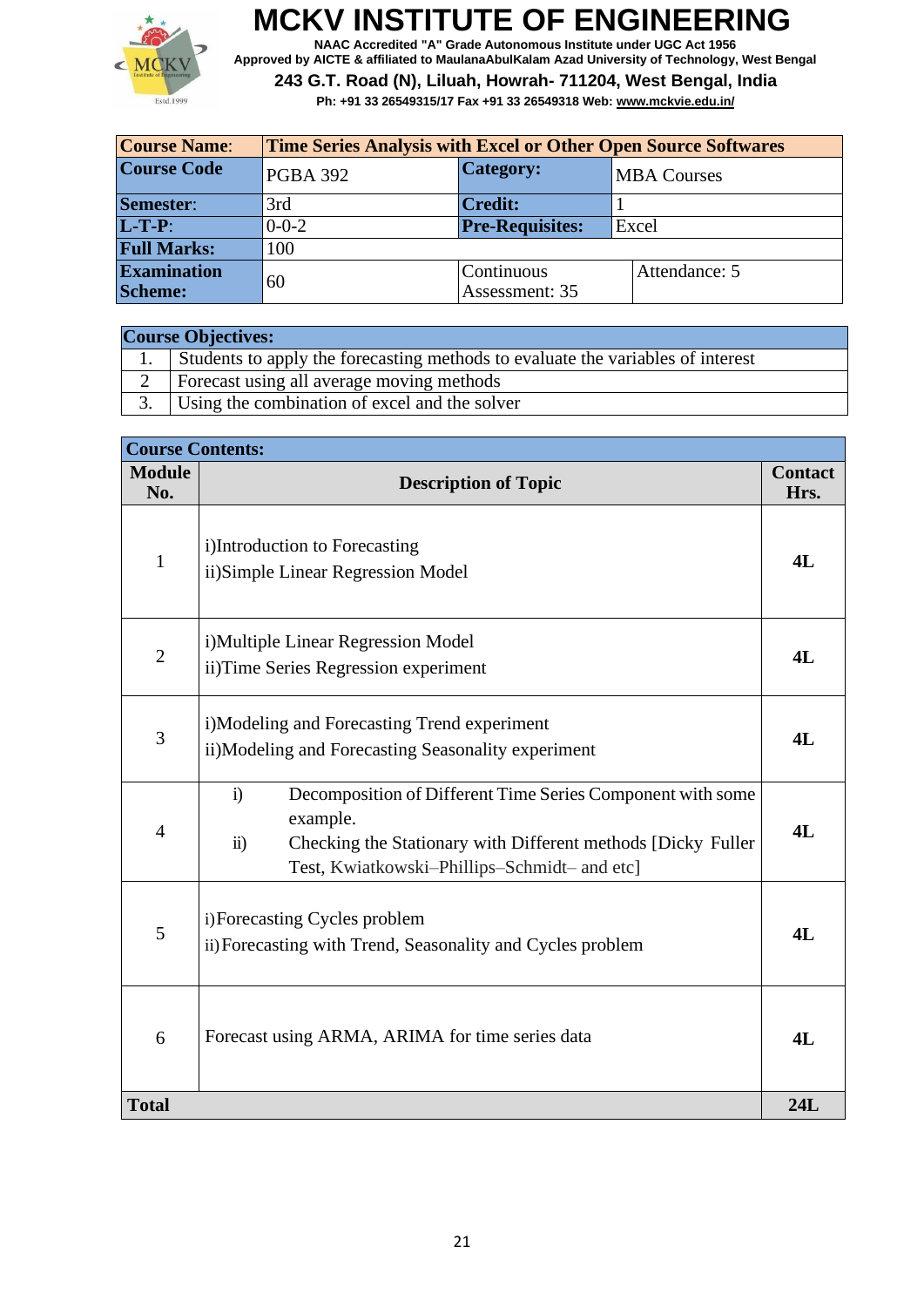

**NAAC Accredited "A" Grade Autonomous Institute under UGC Act 1956 Approved by AICTE & affiliated to MaulanaAbulKalam Azad University of Technology, West Bengal**

#### **243 G.T. Road (N), Liluah, Howrah- 711204, West Bengal, India**

**Ph: +91 33 26549315/17 Fax +91 33 26549318 Web[: www.mckvie.edu.in/](http://www.mckvie.edu.in/)**

| <b>Course Outcomes:</b> |                                                                                           |  |  |
|-------------------------|-------------------------------------------------------------------------------------------|--|--|
|                         | After completion of the course, students will be able to:                                 |  |  |
| 1.                      | Use the software packages for developing forecasting models                               |  |  |
| 2.                      | Construct forecasting reports to higher level management for vital decision making        |  |  |
|                         | process                                                                                   |  |  |
| 3.                      | Understand how to handle the trend, seasonal and cyclical issues in forecasting analysis  |  |  |
| 4.                      | Understand the basics in regression analysis, time series analysis and their applications |  |  |
|                         | in forecasting                                                                            |  |  |

|   | <b>Learning Resources:</b>                                                              |  |  |
|---|-----------------------------------------------------------------------------------------|--|--|
|   | J. Holton Wilson and Barry Keating. Business Forecasting, <i>Sixth Edition</i> (McGraw- |  |  |
|   | Hill/Irwin, 2009)                                                                       |  |  |
| 2 | Steven Struhl. Practical Text Analytics (Kogan Page, 2015)                              |  |  |
| 3 | Shumway, R.H. and D.S. Stoffer, Time Series Analysis and Its Applications,              |  |  |
|   | SpringerVerlag, New York, 2000.                                                         |  |  |
| 4 | West, M. and J. Harrison, Baysian Forecasting and Dynamic Models, Second Edition,       |  |  |
|   | Springer-Verlag, New York, 1997.                                                        |  |  |
|   |                                                                                         |  |  |